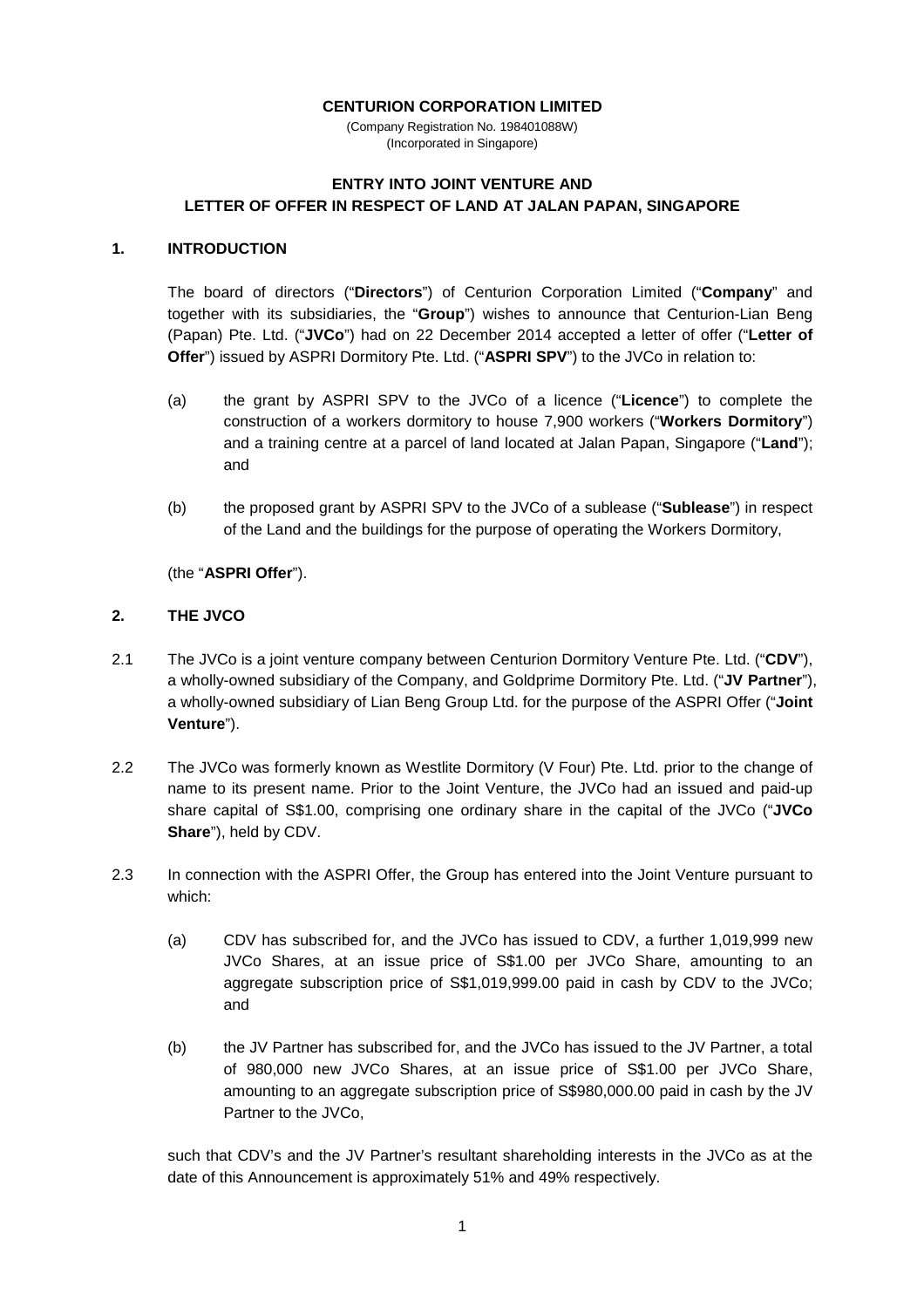## **3. THE ASPRI OFFER**

- 3.1 ASPRI SPV is a wholly-owned subsidiary of the Association of Process Industry (ASPRI), a membership-based trade association that represents and promotes the interests of contractors that support the process industry in the area of process, construction and maintenance. Pursuant to a tender exercise, ASPRI SPV has identified the Company as a suitable party to *inter alia*, operate and maintain the Workers Dormitory under the terms of the Sublease. The Company has incorporated the JVCo to be the party to enter into the Sublease (as a joint venture with the JV Partner).
- 3.2 *Grant of licence and lease*

Under the Letter of Offer, ASPRI SPV shall:

- (a) grant to the JVCo the Licence to complete the construction and completion of the buildings, structures, installations, equipment, fixtures and fittings comprising the Workers Dormitory and the training centre. The Licence shall be subject to the covenants, stipulations, terms and conditions contained in the building terms set out in the Letter of Offer ("**Building Terms**"); and
- (b) thereafter, subject to the fulfilment of certain conditions, grant to the JVCo the Sublease in respect of the Land and the buildings for the purpose of operating the Workers Dormitory. The term of the Sublease shall commence from the date of the licence granted to ASPRI SPV in respect of a 23 year lease ("**ASPRI Lease**") of the Land and expire on the day immediately preceding the expiry date of the ASPRI Lease. The Sublease shall be subject to the covenants, stipulations, terms and conditions contained in the Building Terms.

## 3.3 *Costs*

It is expected that the JVCo shall incur approximately S\$200 million ("**Aggregate Costs**") in connection with the acceptance of the ASPRI Offer and the construction of the Workers Dormitory and the training centre.

The Aggregate Costs was arrived at taking into account, *inter alia*, estimated construction costs based on the design and specifications of the project and the land premium.

The portion of the Aggregate Costs paid and/or payable by the Group (based on CDV's shareholding in the JVCo) is approximately S\$102 million and was and/or will be funded by a combination of internal resources and bank borrowings.

# 3.4 *Funding*

The funds required by the JVCo in connection with the ASPRI Offer will be provided by a combination of (i) shareholders' loans and/or equity contributions from the parties to the Joint Venture in proportion to their shareholdings and (ii) bank borrowings of the JVCo.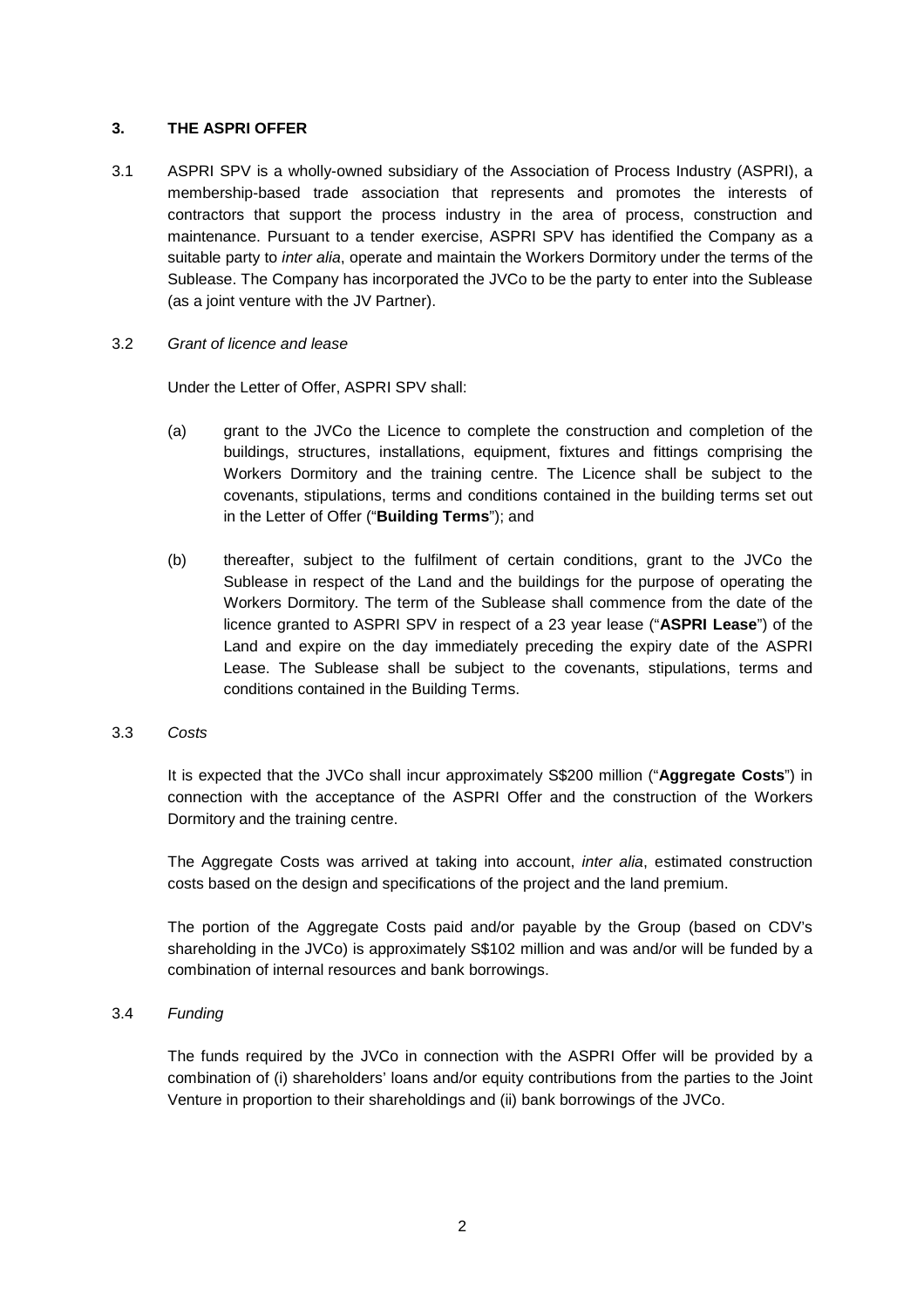## **4. RATIONALE**

The Joint Venture and the JVCo's acceptance of the ASPRI Offer (together, the "**Transactions**") are in line with the Group's strategy to expand its workers accommodation business and to embark on new opportunities. The Transactions will enable the Group to tap on an existing large captive market and ride on the growth of the process industry in Singapore.

## **5. FINANCIAL EFFECTS**

The pro forma financial effects of the Transactions on the net tangible assets ("**NTA**") per share in the capital of the Company ("**Share**"), the earnings per Share and the share capital of the Company set out below have been prepared purely for illustration only and do not reflect the actual future financial situation of the Group after completion of the Transactions. The pro forma financial effects have been computed based on (i) the audited consolidated financial information of the Group for the financial year ended 31 December 2013 ("**FY2013**"), being the most recently completed financial year, and (ii) the latest announced unaudited consolidated financial information of the Group for the third quarter ended 30 September 2014 ("**3Q2014**").

#### 5.1 **NTA – FY2013**

Purely for illustrative purposes only and assuming that the Transactions had been completed on 31 December 2013, being the end of FY2013, the effect on the NTA per Share as at 31 December 2013 is as follows:

|                                    | <b>Before the</b><br><b>Transactions</b> | After the<br><b>Transactions</b> |
|------------------------------------|------------------------------------------|----------------------------------|
| NTA (S\$'000)                      | 276,248                                  | 276,248                          |
| NTA per Share<br>(Singapore cents) | 36.54                                    | 36.54                            |

**Note:** Based on a total of 756,061,309 Shares as at 31 December 2013.

## 5.2 **NTA – 3Q2014**

Purely for illustrative purposes only and assuming that the Transactions had been completed on 30 September 2014, being the end of 3Q2014, the effect on the NTA per Share as at 30 September 2014 is as follows:

|                                    | <b>Before the</b><br><b>Transactions</b> | After the<br><b>Transactions</b> |
|------------------------------------|------------------------------------------|----------------------------------|
| NTA (S\$'000)                      | 307,556                                  | 307,556                          |
| NTA per Share<br>(Singapore cents) | 40.64                                    | 40.64                            |

**Note:** Based on a total of 756,872,238 Shares as at 30 September 2014.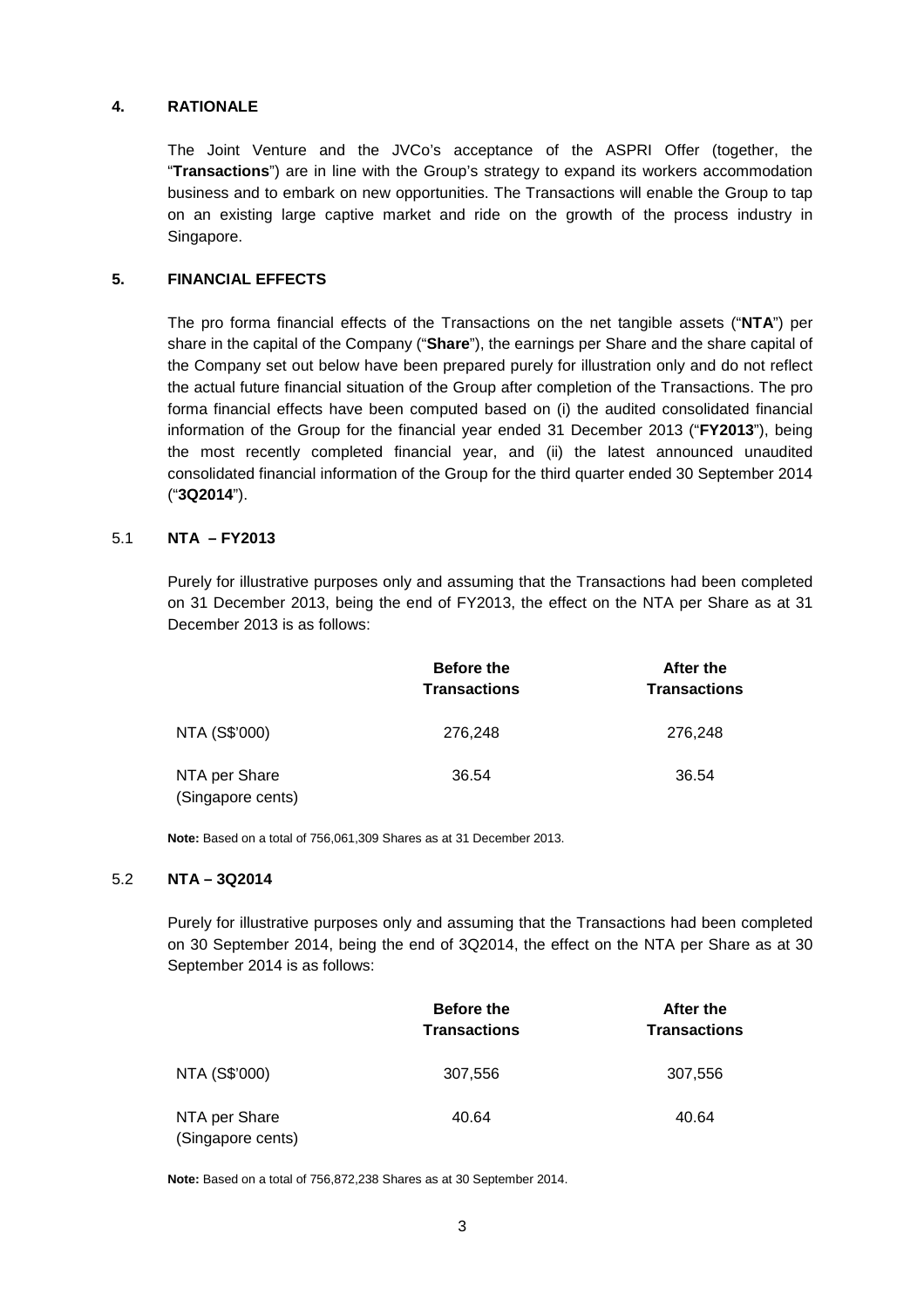## 5.3 **Earnings – FY2013**

Purely for illustrative purposes only and assuming that the Transactions had been completed on 1 January 2013, being the beginning of FY2013, the pro forma financial effects on the earnings per Share for FY2013 are as follows:

|                                                        | <b>Before the</b><br><b>Transactions</b> | After the<br><b>Transactions</b> |
|--------------------------------------------------------|------------------------------------------|----------------------------------|
| Profit<br>attributable<br>to<br>shareholders (S\$'000) | 92,158                                   | 92,158                           |
| Weighted<br>average<br>number of Shares ('000)         | 756,061                                  | 756,061                          |
| Earnings per Share<br>(Singapore cents)                | 12.19                                    | 12.19                            |

**Note:** There are no profits attributable to the Transactions until the development of the Workers Dormitory and the training centre are completed. The development of the Workers Dormitory and the training centre are expected to be completed in 2016.

### 5.4 **Earnings – 3Q2014**

Purely for illustrative purposes only and assuming that the Transactions had been completed on 1 January 2014, being the beginning of 3Q2014, the pro forma financial effects on the earnings per Share for 3Q2014 are as follows:

|                                                        | <b>Before the</b><br><b>Transactions</b> | After the<br><b>Transactions</b> |
|--------------------------------------------------------|------------------------------------------|----------------------------------|
| Profit<br>attributable<br>to<br>shareholders (S\$'000) | 38,230                                   | 38,230                           |
| Weighted<br>average<br>number of Shares ('000)         | 756,495                                  | 756,495                          |
| Earnings per Share<br>(Singapore cents)                | 5.05                                     | 5.05                             |

**Note:** There are no profits attributable to the Transactions until the development of the Workers Dormitory and the training centre are completed. The development of the Workers Dormitory and the training centre are expected to be completed in 2016.

## 5.5 **Share Capital**

As no Shares will be issued in connection with the Transactions, the Transactions will not have any impact on the share capital of the Company.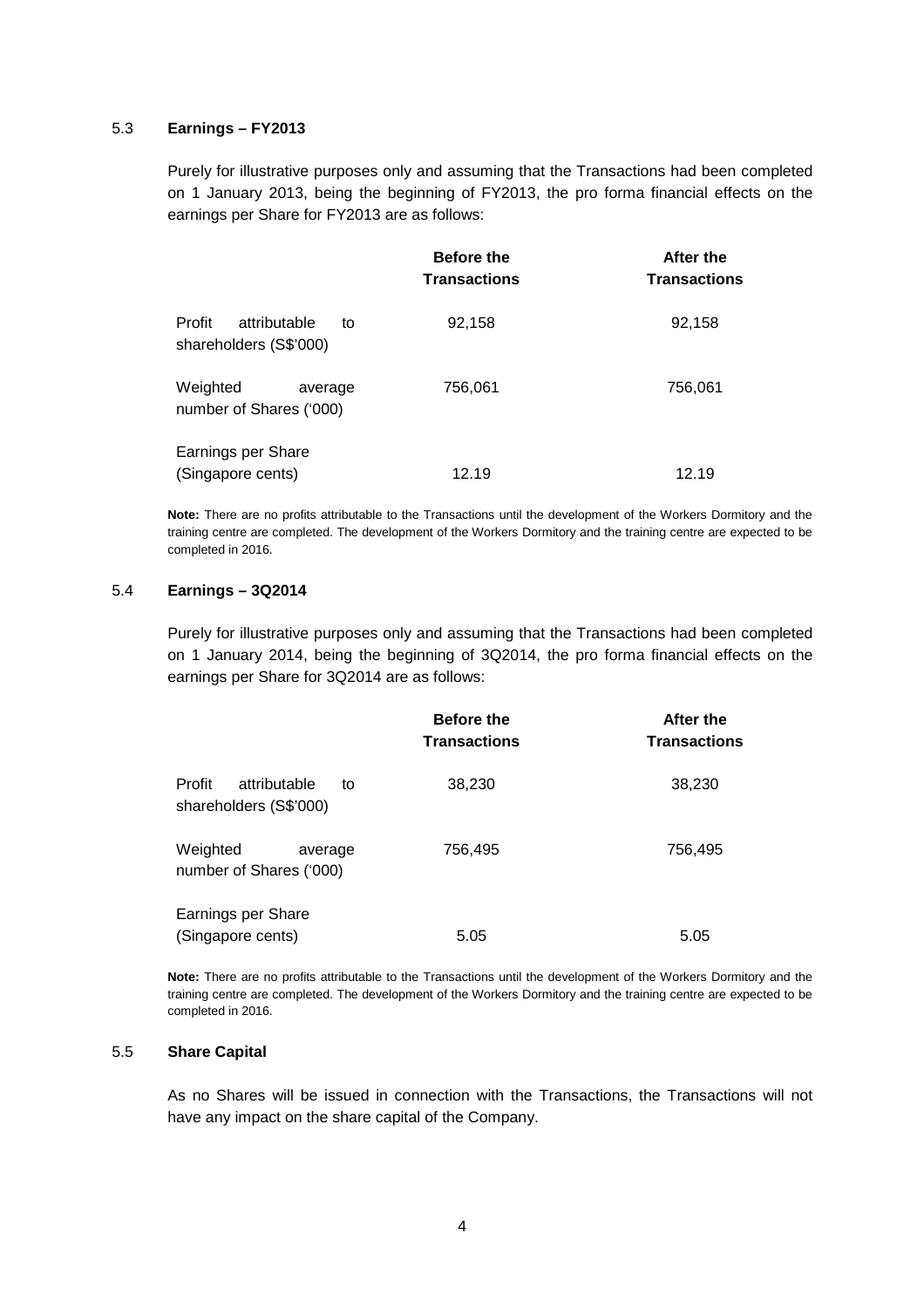## **6. RELATIVE FIGURES UNDER RULE 1006 OF THE LISTING MANUAL**

6.1 The relative figures for the Transactions computed on the bases set out in Rule 1006 of the listing manual of the Singapore Exchange Securities Trading Limited ("**Listing Manual**") are as follows:

| <b>Rule 1006</b> | <b>Bases</b>                                                                                                                                                     | <b>Relative</b><br>Figures (%) |
|------------------|------------------------------------------------------------------------------------------------------------------------------------------------------------------|--------------------------------|
| (a)              | Net asset value of the assets to be disposed of<br>compared with the net asset value of the Group                                                                | Not applicable $(1)$           |
| (b)              | Net profits <sup><math>(2)</math></sup> attributable to the Transactions<br>compared with the Group's net profits                                                | Not applicable $^{(3)}$        |
| (c)              | The aggregate consideration given <sup>(4)</sup> compared<br>with the market capitalisation of the Company <sup>(5)</sup>                                        | 26.86                          |
| (d)              | Maximum number of equity securities issued by the<br>Company as consideration compared with the number<br>of the Company's equity securities previously in issue | Not applicable $^{(6)}$        |

#### **Notes:**

- (1) The Transactions do not involve a disposal of assets.
- (2) Net profits is defined as profit before income tax, minority interest and extraordinary items.
- (3) There are no profits attributable to the Transactions until the development of the Workers Dormitory and the training centre are completed. The development of the Workers Dormitory and the training centre are expected to be completed in 2016. As such, there are no net profits attributable to the Transactions for 3Q2014.
- (4) The portion of the Aggregate Costs paid and/or payable by the Group (based on CDV's shareholding in the JVCo) is S\$102 million.
- (5) The market capitalisation of the Company is based upon 756,872,238 Shares in issue (excluding treasury shares) as at 22 December 2014 at the volume-weighted average price of S\$0.5018 per Share transacted on 22 December 2014 being the last market day preceding the acceptance of the Letter of Offer.
- (6) No equity securities will be issued by the Company as consideration.
- 6.2 As the Transactions are in, or in connection with, the ordinary course of the Company's business, shareholders' approval is not required in relation to the Transactions for the purposes of Chapter 10 of the Listing Manual.

# **7. INTERESTS OF DIRECTORS AND CONTROLLING SHAREHOLDERS**

Save for their interests in the Company, none of the Directors or controlling shareholders of the Company has any direct or indirect interest in the Transactions.